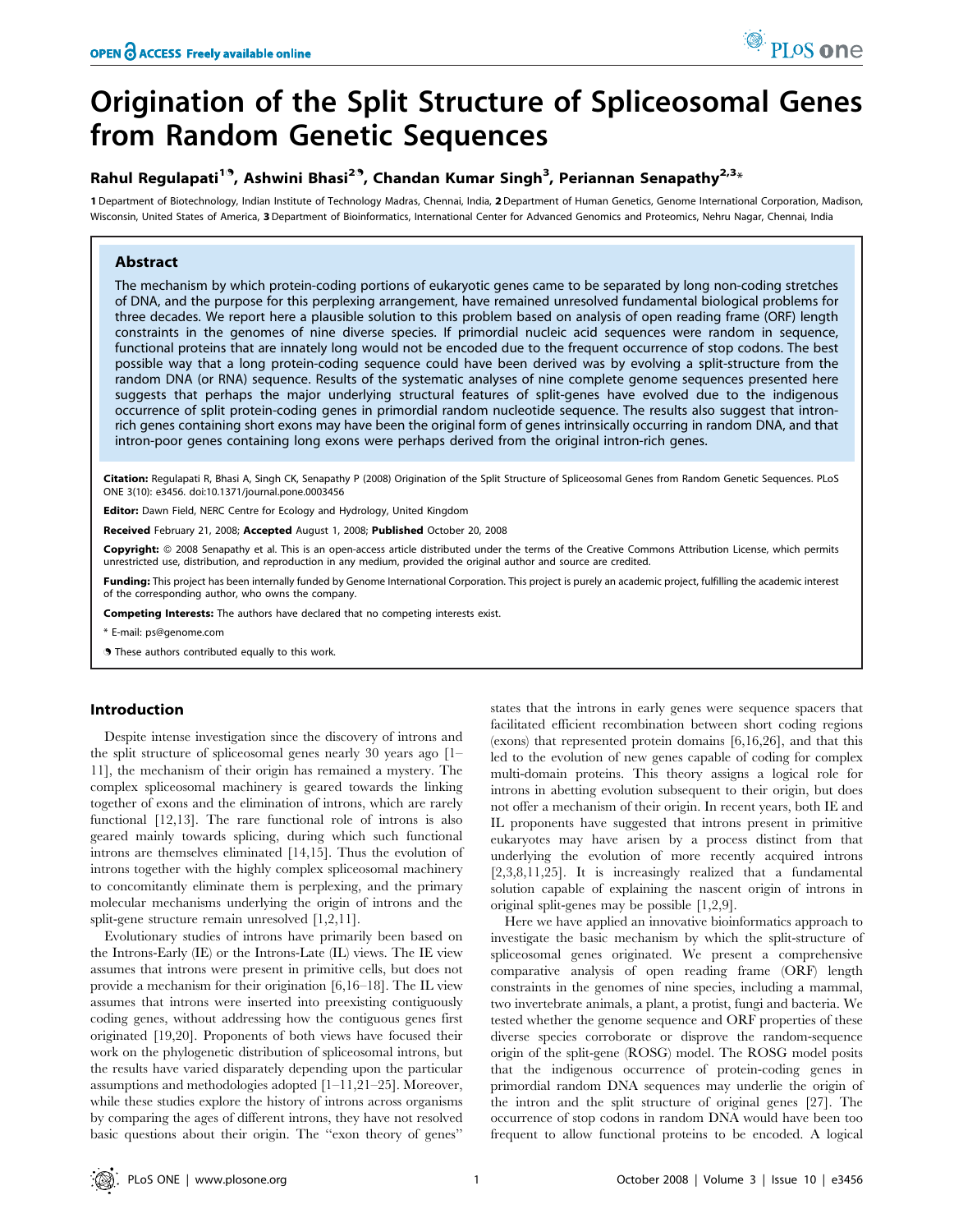mechanism by which long coding sequences (CDSs) could be achieved would be by the linking together of short coding pieces (exons) occurring within short ORFs and selective ejection of the intervening random sequences (introns). If substantiated, the ROSG model may provide a long sought after mechanism for the origin of introns and the split structure of spliceosomal genes as well as a functional reason for the origin of spliceosomes. Furthermore, the acceptance or rejection of this model has implications on our understanding of the essential relationship between intron-dense and intron-sparse genomes.

#### The Model: Possible origin of split-genes from random genetic sequence

The ROSG model proposes that split genes originated from prebiotic primordial genetic sequences [27]. It is based on the assumption that long chemically-synthesized DNA molecules were available in the prebiotic environment and that the genetic code (the codons) was established prebiotically, so that the coding information can be translated into proteins. If codons were assigned prebiotically, then the stop-codons were needed in the origin of protein-coding sequences. It is possible that the general code contained three stopcodons, which then would limit the average ORF length to about 60 bases in random DNA. The origin and evolution of the genetic code may have first involved 12 amino acids representing the original proteins, instead of the 20 found in modern proteins [28]. Our study assumes the genetic code with three stop codons coding for proteins with 20 amino acids, which represents the modern genetic code in majority of current life forms.

The presence of three stop-codons for every 64 codons limits the average ORF length to about 60 bases in random DNA. Then ORFs longer than a few hundred bases would be exceedingly rare. As any coding sequence has to necessarily occur within an ORF, the length of the ORF will restrict its length, and therefore proteins longer than 200–250 amino acids would not be encoded. A mechanism to circumvent this problem and produce long ORFs was necessary in order to create the longer coding-sequences that code for larger proteins integral to living systems. A workable tactic would be to consecutively link the best of the short coding pieces (analogous to modern exons) available at considerable distances in a long random DNA, and remove the intervening nonsense sequences (analogous to introns), and arrive at almost any necessary length of protein-coding sequence.

#### Results

## Extremely short ORFs in random DNA due to frequent stop-codons

While the expected mean length (EML) of the ORFs in a random DNA sequence is 21.3 codons (61 bases), the predicted frequencies of ORFs should decrease exponentially with an increase in length. The probability of the ORFs, and thus the EMLs of random DNA required for the chance occurrence of a given ORF length, are predictable. The probability that a sequence of *n* codons is an ORF is given by P(ORF;  $n = (3/$  $64)^2 \times (61/64)^n$ , and for the next occurring ORF in a series of ORFs is given by P(ORF;  $n = (3/64) \times (61/64)^n$ . The EML of random DNA required for the chance occurrence of an ORF of n codons is  $n/P(ORF; n)$ . Figure 1 shows that the probability decreases exponentially and the EMLs increases exponentially as the ORF length increases. This analysis revealed that ORFs longer than 300 bases are extremely improbable in random DNA: for example, 600-base ORFs occur only once in a random DNA length of approximately one million bases, and 750-base ORFs occur only once in 40 million bases.



Figure 1. The probability of ORFs of increasing lengths. The probability of ORFs of increasing lengths was calculated based on the formula P (ORF<sub>n</sub>) = (61/64)<sup>n</sup>, where *n* is the ORF length in codons. The Expected Mean Length (EML) for the random DNA for the chance occurrence of ORFn is n times the reciprocal of the probability. doi:10.1371/journal.pone.0003456.g001

To test this concept, we plotted the frequency distribution of ORF lengths in a computer generated random DNA sequence of 100,000 bases (Figure 2). The shortest ORF lengths were confirmed to be the most frequent, and the frequency of longer ORFs decreased exponentially, reaching zero at a length of just 300 bases. The majority  $(\sim 70\%)$  of the ORFs were shorter than the 60 base EML. The cumulative frequency plot showed that 99% of all ORFs were shorter than 300 bases and 100% of ORFs were shorter than 500 bases. The frequency of ORFs tends to reach zero around a length of 600–750 bases in random DNA billions of bases long, limiting the length of encoded proteins to just  $\sim$ 250 amino acids. Hence any ORF  $\geq$ 750 bases found in an organism's genome can safely be considered as non-random and thus was identified as a non-conforming ORF.



Figure 2. Frequency distributions of ORF lengths in random and eukaryotic DNA. The ORF lengths in all six RFs in a computer generated random DNA sequence (100,000 bases) and in the human genomic sequence [H. sapiens chromosome 1, reference: NT\_ 004350.18: base 48,000,000 to base 48,100,000] were computed and the ORF length frequencies and the cumulative frequencies were plotted.

doi:10.1371/journal.pone.0003456.g002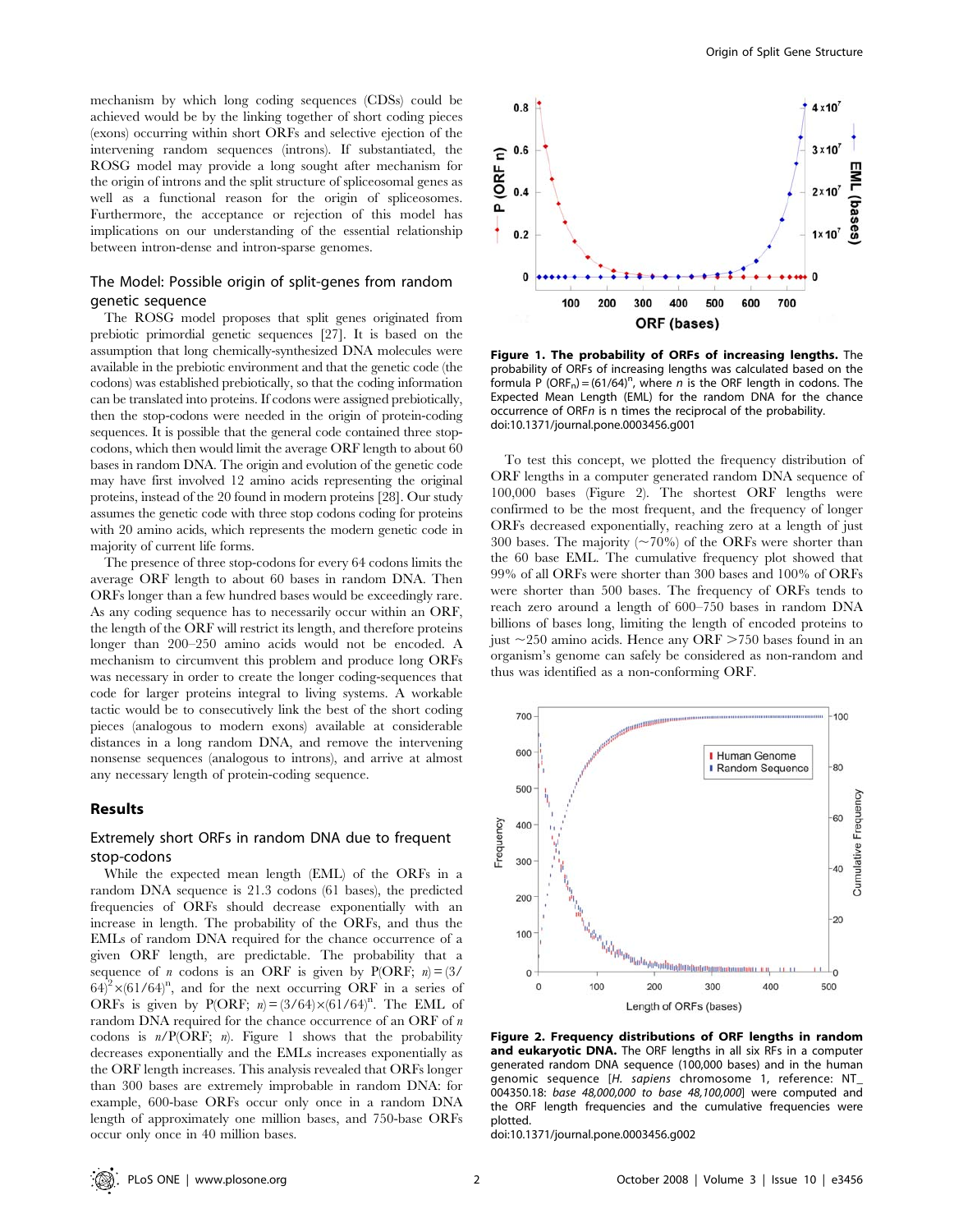#### ORF length constraints in genomes

The ORF length frequencies in a stretch of 100,000 bases (Figure 2) from the human genome were strikingly similar to that in random DNA. While ORF frequency distribution from the whole human genome (Figure 3A) was essentially similar to that in random DNA, the vast majority of the ORFs  $(99.97%)$  were <750 bases, leaving only a very minute percentage of ORFs (0.027%) that exceeded the 750-base limit (Table 1). Statistical analyses on the data set comprising lengths  $\leq$ 750 bases indicated that the human genome sequence had essentially random characteristics  $(R = 0.9986)$ .

The lengths between any three of the 61 amino acid codons (amino acid reading-frames, ARFs) in the human genome followed a negative exponential distribution (NED), having far fewer ARFs that were  $>750$  bases in length than the ORFs (Figure 3A and Table 1). This finding was replicated for many three amino acid codon combinations (other than those containing CG dinucleotides, which are deficient in eukaryotic DNA) [27,29]. Thus the presence of any long ORFs in an otherwise strikingly random human genomic sequence must be the result of some biologically driven process.

We then compared the ORF length distributions in the complete genomes of seven eukaryotic organisms (Homo sapiens, Arabidopsis thaliana, Caenorhabditis elegans, Drosophila melanogaster, Plasmodium falciparum, Schizosaccharomyces pombe, and Saccharomyces cerevisiae) and two prokaryotic organisms (Escherichia coli and Streptococcus pneumoniae). The genomes were chosen to span a wide-range of intron density: from the highly intron-rich (human),



Figure 3. Frequency distributions of ORF lengths in complete eukaryotic and prokaryotic genomes. The ORF lengths in the six RFs of the complete eukaryotic genomes H. sapiens (A), A. thaliana, D. melanogaster, and C. elegans (B), P. falciparum, S. pombe and S. cerevisia (C), and the prokaryotic genomes E. coli K12 and S. pneumoniae R6 (D) were computed and the frequency distributions were plotted. Only frequencies up to 750 bases in length were plotted. The ARF lengths were computed using the amino-acid codons GAC, ACT, CTG (A). The ORF length frequencies were also computed in a computer generated random DNA of length and base composition (See Methods) that matched the respective genomes (B, C, D). doi:10.1371/journal.pone.0003456.g003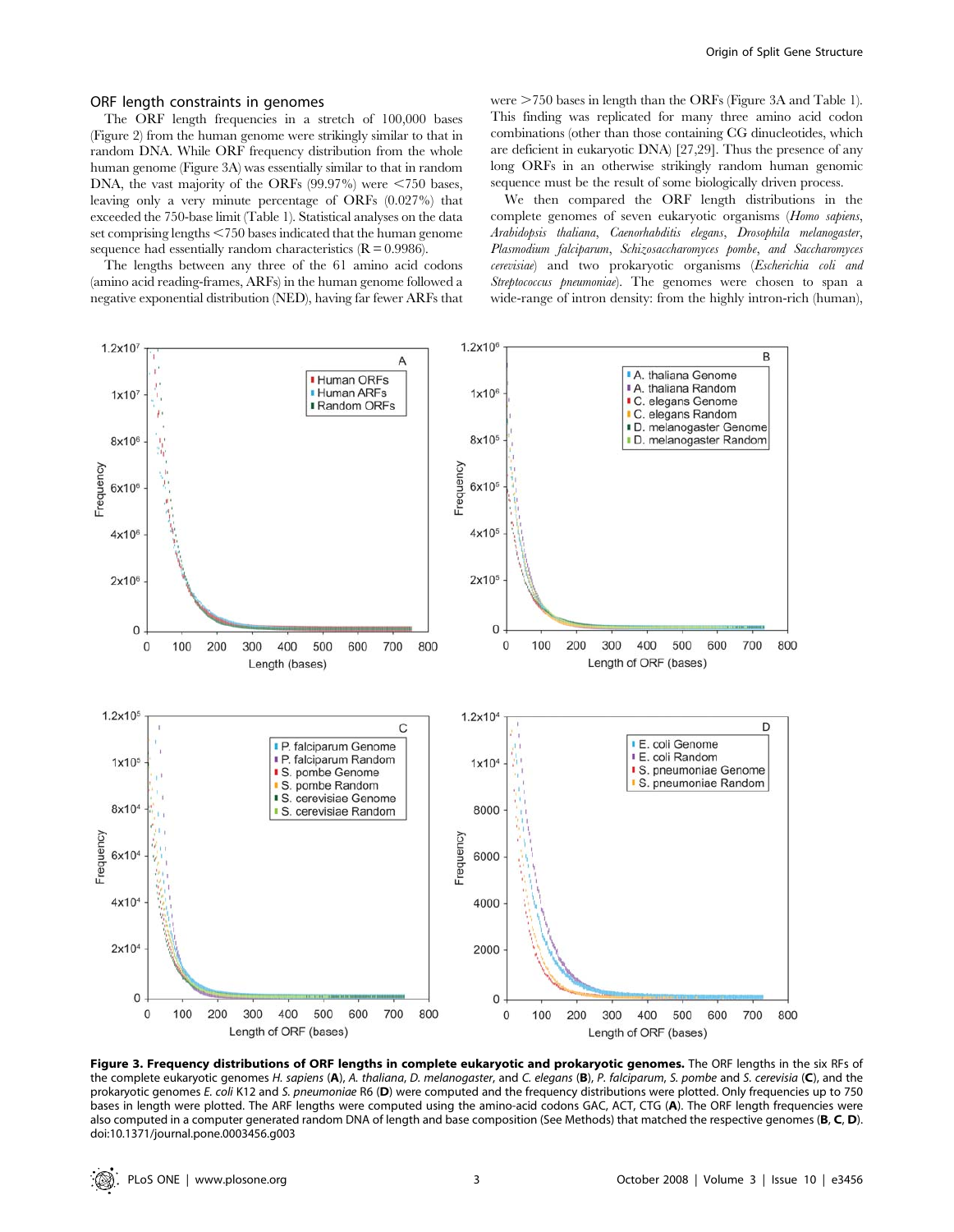Table 1. Frequency of ORFs, Exons, ARFs (between amino-acid codons GTT, ACA, and CTG) & R-ORFs (ORFs computed from a Random Sequence) of increasing lengths in different genomes.

| Organism (length of<br>genome in million bases) | Average no. of<br>introns per gene <sup>1</sup> | Frequency of Exons, ORFs, ARFs & R-ORFs (in percentages) |                    |                    |                    |                    |               |
|-------------------------------------------------|-------------------------------------------------|----------------------------------------------------------|--------------------|--------------------|--------------------|--------------------|---------------|
|                                                 |                                                 | $\leq$ = 750<br>bases                                    | 750-1500<br>bases  | 1500-2250<br>bases | 2250-3000<br>bases | >3000<br>bases     |               |
| H. sapiens (3300)                               | 7.4                                             | 97.73                                                    | 1.63               | 0.38               | 0.15               | 0.12               | <b>Exons</b>  |
|                                                 |                                                 | 99.97                                                    | 0.02               | 0.002              | 0.0005             | 0.0003             | <b>ORFs</b>   |
|                                                 |                                                 | 99.99                                                    | 0.002              | 0.0002             | $3 \times 10^{-5}$ | $7 \times 10^{-6}$ | <b>ARFs</b>   |
|                                                 |                                                 | 99.99                                                    | $1 \times 10^{-5}$ | $\mathbf 0$        | $\pmb{0}$          | $\mathbf 0$        | <b>R-ORFs</b> |
| C. elegans (100)                                | 5                                               | 97.75                                                    | 1.87               | 0.24               | 0.06               | 0.08               | <b>Exons</b>  |
|                                                 |                                                 | 99.95                                                    | 0.04               | 0.004              | 0.002              | 0.002              | <b>ORFs</b>   |
|                                                 |                                                 | 99.98                                                    | 0.01               | 0.002              | 0.0005             | 0.0006             | <b>ARFs</b>   |
|                                                 |                                                 | 99.99                                                    | $7\times10^{-6}$   | $\mathbf{0}$       | $\mathbf 0$        | $\mathbf{0}$       | <b>R-ORFs</b> |
| A. thaliana (120)                               | 6.5                                             | 94.65                                                    | 4.12               | 0.91               | 0.24               | 0.07               | <b>Exons</b>  |
|                                                 |                                                 | 99.91                                                    | 0.07               | 0.015              | 0.004              | 0.002              | <b>ORFs</b>   |
|                                                 |                                                 | 99.99                                                    | 0.003              | 0.0001             | $1 \times 10^{-5}$ | $2 \times 10^{-5}$ | <b>ARFs</b>   |
|                                                 |                                                 | 100                                                      | $\mathbf 0$        | $\mathbf 0$        | $\mathbf 0$        | $\mathbf 0$        | <b>R-ORFs</b> |
| D. melanogaster (118)                           | 3                                               | 87.08                                                    | 9.58               | 2.23               | 0.64               | 0.47               | <b>Exons</b>  |
|                                                 |                                                 | 99.88                                                    | 0.09               | 0.02               | 0.006              | 0.007              | <b>ORFs</b>   |
|                                                 |                                                 | 99.99                                                    | 0.003              | 0.003              | $5\times10^{-5}$   | 0.0001             | <b>ARFs</b>   |
|                                                 |                                                 | 99.99                                                    | $5 \times 10^{-5}$ | $\pmb{0}$          | $\pmb{0}$          | $\mathbf 0$        | <b>R-ORFs</b> |
| P. falciparum (22)                              | $\mathbf{1}$                                    | 69.01                                                    | 12.32              | 6.01               | 3.86               | 8.8                | <b>Exons</b>  |
|                                                 |                                                 | 99.87                                                    | 0.06               | 0.02               | 0.015              | 0.04               | <b>ORFs</b>   |
|                                                 |                                                 | 99.91                                                    | 0.09               | 0.004              | $9 \times 10^{-5}$ | 0.0007             | <b>ARFs</b>   |
|                                                 |                                                 | 100                                                      | $\pmb{0}$          | $\mathbf{0}$       | $\pmb{0}$          | $\pmb{0}$          | <b>R-ORFs</b> |
| S. pombe (12.5)                                 | $\mathbf{1}$                                    | 67.34                                                    | 17.81              | 8.42               | 3.14               | 3.3                | <b>Exons</b>  |
|                                                 |                                                 | 99.77                                                    | 0.12               | 0.06               | 0.02               | 0.02               | <b>ORFs</b>   |
|                                                 |                                                 | 99.99                                                    | 0.006              | 0.0002             | 0.0004             | $8\times10^{-5}$   | <b>ARFs</b>   |
|                                                 |                                                 | 100                                                      | $\pmb{0}$          | $\pmb{0}$          | $\pmb{0}$          | $\mathbf 0$        | <b>R-ORFs</b> |
| S. pneumoniae (2.2)                             | $\pmb{0}$                                       | 51.32                                                    | 37.17              | 7.88               | 2.3                | 1.3                | <b>Exons</b>  |
|                                                 |                                                 | 99.54                                                    | 0.35               | 0.08               | 0.02               | 0.01               | <b>ORFs</b>   |
|                                                 |                                                 | 99.99                                                    | 0.01               | $\pmb{0}$          | $\pmb{0}$          | 0                  | <b>ARFs</b>   |
|                                                 |                                                 | 100                                                      | $\pmb{0}$          | $\mathbf 0$        | $\mathbf{0}$       | $\mathbf{0}$       | <b>R-ORFs</b> |
| E. coli (5)                                     | $\pmb{0}$                                       | 43.05                                                    | 43.14              | 9.58               | 2.93               | 1.3                | <b>Exons</b>  |
|                                                 |                                                 | 99.18                                                    | 0.63               | 0.13               | 0.04               | 0.02               | <b>ORFs</b>   |
|                                                 |                                                 | 99.99                                                    | 0.003              | 0                  | 0                  | 0                  | <b>ARFs</b>   |
|                                                 |                                                 | 100                                                      | $\pmb{0}$          | $\mathbf 0$        | $\mathbf 0$        | $\mathbf 0$        | <b>R-ORFs</b> |

doi:10.1371/journal.pone.0003456.t001

medium intron-rich (Drosophila), intron-poor (Plasmodium and yeast) and intron-less (E. coli) genes. The eukaryotic genomes were also chosen to represent organisms across different phyla: Homo sapiens (vertebrata), Arabidopsis thaliana (Plantae, Magnoliophyta), Caenorhabditis elegans (nematoda), Drosophila melanogaster (Arthropoda), Plasmodium falciparum (Apicomplexa), Schizosaccharomyces pombe and Saccharomyces cerevisiae (Ascomycota).

The frequencies of ORFs  $\leq$ 750 bases within all the genomes followed a NED, similar to that in random sequences (Figure 3B, 3C and 3D). Furthermore,  $>99\%$  of all ORFs in these genomes were ,750 bases. The human genome contained the lowest percentage of non-conforming ORFs. The order of the frequencies of  $ORFs > 750$ bases among the genomes were as follows: E. coli  $(0.82\%) > S$ .  $pnewmoniae (0.46\%) > S.$  ceresiviae  $(0.33\%) > S.$  pombe  $(0.22\%) > P.$ falciparum  $(0.13\%)$ >D. melanogaster  $(0.12\%)$ >A. thaliana  $(0.09\%)$ >C.

elegans $>(0.05\%)$  $>H.$  sapiens (0.03%) (Table 1). The ARFs in these genomes also followed a NED similar to that in random DNA. The markedly lesser fraction of ARFs >750 bases relative to ORFs in these genomes indicate that the long non-conforming ORFs in these genomes arose through a selective biological process.

## Non-conforming exons could have originated through intron-loss

Long ORFs must be synthesized from originally random DNA via splicing of nascent exons in order to encode biological proteins. The frequencies of varying lengths of exons and ORFs are shown in Table 1 for eight genomes. The vast majority of exons (97.73%) and ORFs (99.97%) in the human genome did not exceed the length of ORFs in random DNA. Only a small minority  $(\sim 2\%)$  of exons were  $>750$  bases, which must be contained within a subset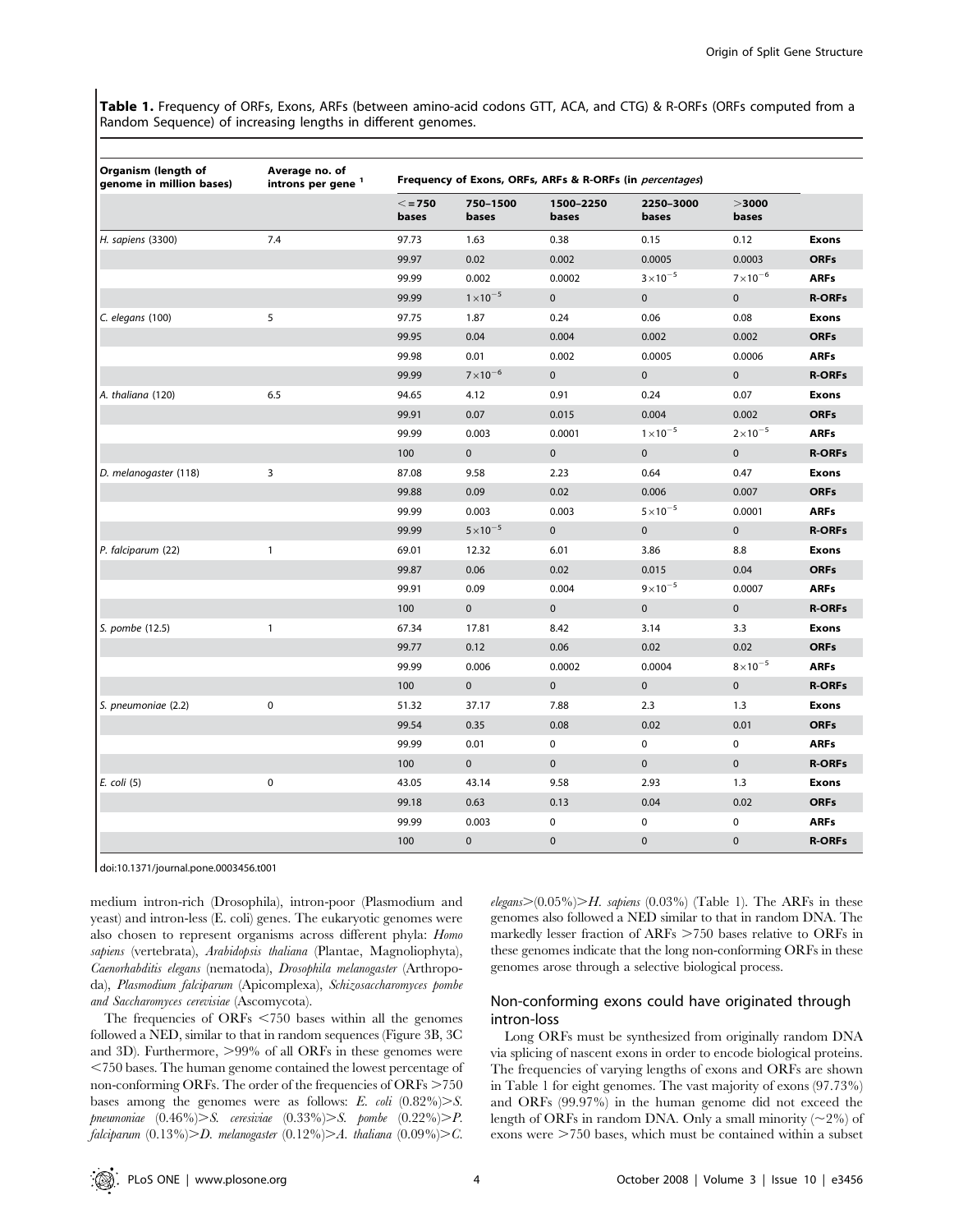of the 0.027% of non-conforming ORFs. This fraction represents the non-conforming exons that exceed the length predicted for a random sequence.

The frequency of exons  $\leq 750$  bases decreased, while the frequency of ORFs and exons  $>750$  bases increased progressively across widely divergent species in the following order: H. sapiens $\rightarrow$ C. elegans $\rightarrow$ A. thaliana $\rightarrow$ D. melanogaster $\rightarrow$ P. falciparum $\rightarrow$ S.  $pombe \rightarrow S$ . pneumoniae $\rightarrow E$ . coli. The frequency of non-conforming ORFs in a genome was directly proportional to the frequency of non-conforming exons and increased inversely with the average number of introns per gene. The highly intron-dense human genome had the lowest percentage of non-conforming exons (and ORFs), while the prokaryotes, which contained no introns, had the highest percentage of non-conforming coding sequences analogous to eukaryotic exons (and ORFs).

The fraction of non-conforming exons in the different genomes were proportionate with the fraction of  $ORFs > 750$  bases in the corresponding genomes (Table 1). The high congruence of the frequencies of the lengths of the non-conforming exons and the nonconforming ORFs in the different genomes may indicate that the longer ORFs are a direct reflection of increased exon lengths. Because non-conforming ORFs do not occur indigenously in random DNA of any reasonable length, they may be the result of the splicing of two or more exons that existed in ancestral introndense genes. Therefore, it is possible that the genomes with the fewest non-conforming exons are closest to the original nascent genomes, and that those with more non-conforming exons may have lost many introns from an ancestral intron-dense genome. Accordingly, the earliest common eukaryotic ancestor may have derived its split genes from random DNA with a full complement of introns, and different organisms might have since lost varying extents of introns. These results are consistent with the observation by Roy & Gilbert [2] that the intron-dense human and *Arabidopsis* genomes resemble the earliest common eukaryotic ancestor, and that introns must have been lost in the relatively intron-sparse genomes. These results perhaps indicate that long exons had evolved by linking together shorter, conforming exons from preexisting genes.

#### Striking similarity between split-gene sequences and a random sequence

The ROSG model predicts that the exons must be confined within ORFs, whose lengths must conform to those in random DNA sequences. Thus if split-genes had originated from random DNA, their ORF length distributions should resemble those in random DNA. Therefore, we wanted to compare the ORF distribution of genes from different genomes with those of a random DNA sequence, and analyze whether exons of these genes are confined within the ORFs that conform to a random sequence. For this, we developed a software tool: Exon ORF Plot (EOP, http://66.170.16. 154/chandancn/human) (Username: genome; password: sgopgic) that plots the occurrence of stop codons and exons of a gene in appropriate reading-frames. Control plots were generated from a random sequence of the same length as each gene, and from an ARF plot of the gene sequence (Figure S1). Examination of human genes revealed that their ORF distribution patterns were remarkably similar to that in random DNA, and that the vast majority of exons (98%) were confined within the short ORFs (sample gene-plots provided in Figure S1), consistent with the ORF and exon length distribution analysis shown in Figure 3. It is possible that the few existing non-conforming ORFs (2%) were perhaps not randomly produced. Instead, they might have been formed by the splicing of ancestral exons. The EOPs demonstrated that 1) the gene ORF plots were highly similar to that of the random DNA, 2) that exons were confined within the short ORFs naturally allowed in random DNA,

and 3) exon-splicing specifically created one very long, nonconforming ORF in the spliced gene.

The ORF length distribution in genes from other genomes was also largely consistent with that in random DNA. However, the frequency of non-conforming ORFs that contained long, nonconforming exons were inversely proportionate with the size of the genome (Figure S1). Here too, when exons exceeded 750 bases, the ORFs containing them were clear statistical outliers, suggesting that these were possibly derived from the prior splicing of shorter exons and simultaneous intron loss. In fact, the rare non-random exons were predictably contained within non-conforming ORFs against the background of random ORFs. Importantly, our EOP analyses indicated that the relative incidence of non-conforming exons within very long non-conforming ORFs replicated the order of organisms revealed by the NED analysis above  $(S. pombe > P.$  $falciparum$  $\geq D$ . melanogaster $\geq A$ . thaliana $\geq C$ . elegans $\geq H$ . sapiens).

Does the ROSG model explain extremely long genes with many exons embedded between very long regions of introns? How could they arise from random sequences? Since exons had to be limited in length in random sequence, the longer the coding-sequence of a gene, the more the number of exons it should be split into, and the longer the gene should be. Would this be observed to be true even if the gene was very long? We analyzed this question by tabulating these statistics for all of the genes from the human genome. The results showed that the average number of exons per gene was directly proportional to the average length of the coding sequence per gene, both of which were directly proportional to the average length of the complete split-gene (Figure 4). This was true for genes with small number of exons, and for genes containing large number of exons (e.g., up to 80 exons for which good sample data are available) from the human genome. The average length of exons (approx. 170 bases) and the average length of introns (approx. 4000 bases) were maintained throughout the entire spread.

#### The only effect of exon-splicing: A large increase in coding-sequence ORF length

If the ROSG hypothesis is true, then exon splicing in a gene should lead to a significantly long ORF that contains the complete (spliced) protein-coding sequence—a strikingly large length that is well beyond the ORF lengths available within a random genetic sequence. Furthermore, exon splicing should not change the lengths of other ORFs not containing exon sequences or the lengths between any non-stop codons. To test this principle, the exons of a gene were spliced and the stop codons were plotted in the spliced gene sequences (Figure S1). Indeed exon-splicing selectively increased the protein-coding ORF lengths to an extent that does not occur in any length of random DNA (Figure S1). Meanwhile a control study revealed that ARF lengths did not differ before and after splicing (Figure S1). This theme was repeated consistently in nearly all of the human genes, corroborating our conclusion of a specific increase in ORF lengths due to exon splicing (Figure S1).

To study the effects of splicing the exons of genes in a genomewide experiment, we selected a set of genes from the human genome. To clearly distinguish ORF lengths before and after splicing, we used only genes with a minimum coding sequence length of 2000 bases, and with all the ORFs of each gene being  $\leq$ 750 bases in the sense strand. Notably, the vast majority (17,500) of the  $27,000$  human genes in RefSeq had all of their ORFs  $\leq 750$ bases. Of these, 1,700 had a total coding sequence over 2000 bases. The Negative exponential Distribution (NED) plot of ORFs from this gene set strikingly resembled that from random DNA (Figure 5A). The frequency distribution cure of exon-lengths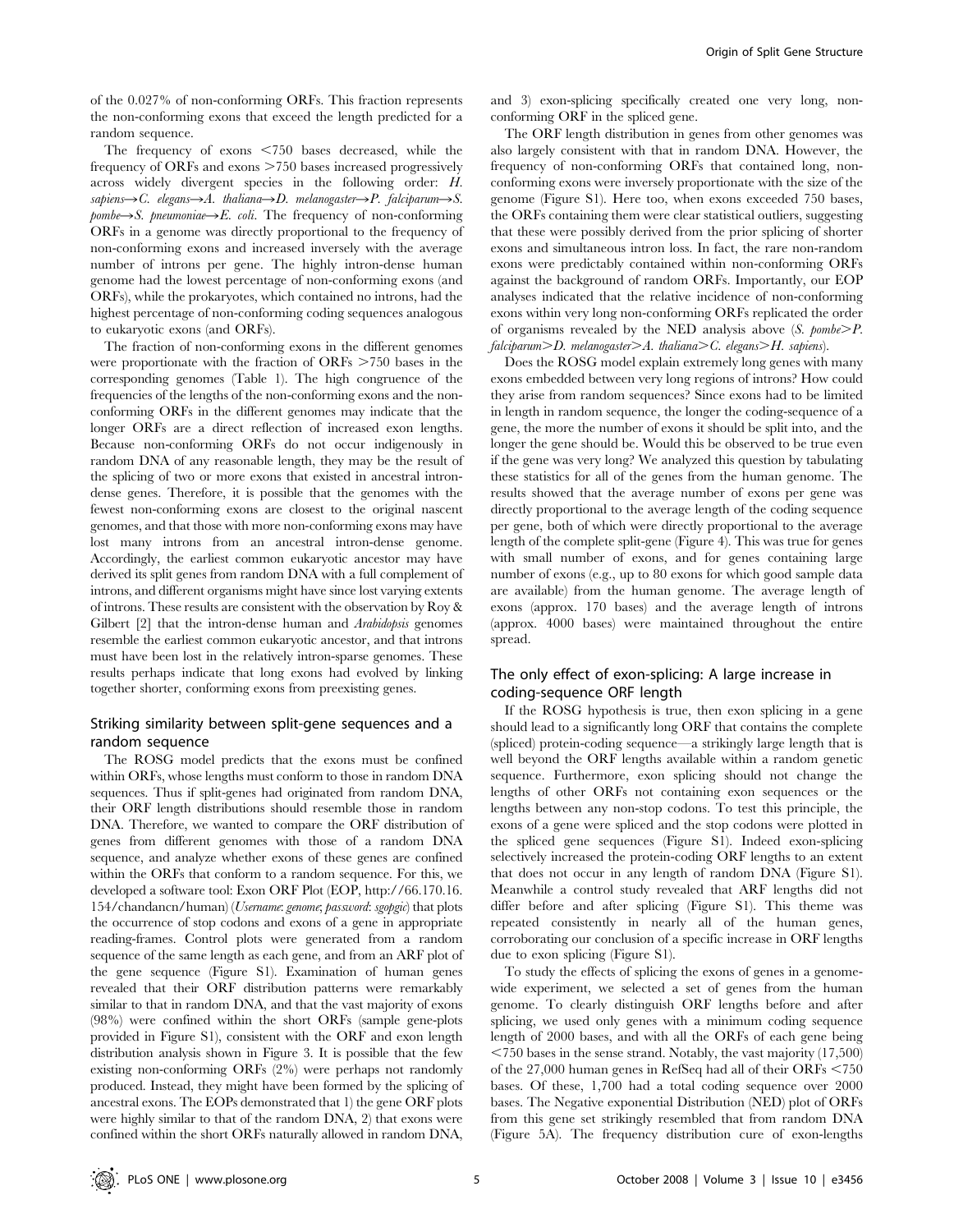

Figure 4. Direct correlation of the number of exons per gene, length of coding sequence, and length of gene. The number of exons, length of coding sequence, and length of gene for each gene in the human genome were tabulated from the EuSplice database [41]. The number of genes with specified number of exons was recorded, and the average lengths of the coding sequence and the gene for this dataset were computed. The average lengths of the coding sequence and the gene were plotted as a function of increasing number of exons per gene up to 80 exons per gene. The figure shows (A) length of coding sequence and (B) length of gene as a function of increasing number of exons per gene. doi:10.1371/journal.pone.0003456.g004

showed that all of the exons were small enough to be confined to ORFs  $\leq$ 750 bases and most (99%) were shorter than 300 bases. The plot from the spliced gene sequences segregated into two distinct sets of ORFs: a curve exhibiting NED approximating random DNA  $(\leq 750$  bases), and a separate NED curve of nonconforming ORFs ranging from 2000 bases to several thousand bases (Figure 5A). A statistical analysis of the frequencies of ORFs  $<$  750 bases showed that this set was highly correlated to that from a random sequence  $(R = 0.9987)$ . The ARF frequency of the unspliced and spliced genes showed virtually no difference in their overall patterns (Figure 5A), and there was no second ARF NED curve, indicating that the ORF lengths were increased specifically. Thus, the only effect of splicing was the generation of a lengthened non-conforming ORF in the spliced sequence relative to the unspliced sequence in each gene.

## The origin of prokaryotic genes from spliced eukaryotic genes

ORF analysis findings from hundreds of prokaryotic genes were strikingly similar to those of spliced eukaryotic genes (Figure S1). When the ORF length frequency of  $E$ . coli K12 genes with codingsequence lengths  $>2000$  bases were plotted (Figure 5B), two distinct clusters of ORF length distribution emerged: the NED pattern with an ORF maximum of  $\sim$  750 bases, similar to that in random DNA; and a second cluster of non-random, nonconforming ORFs ranging from 2000 to several thousand bases. This remarkably similar pattern to that of the spliced human genes (Figure 5A) supports the possibility that the long non-conforming ORFs in prokaryotic genes were perhaps derived from the prior splicing of exons from preexisting split genes. Moreover, the ARF pattern from these genes had only one cluster of ARFs (shorter than  $\sim$ 750 bases), indicating that the longer non-conforming ORFs must have been derived due to a specific biological process during evolution. Thus, while our analysis indicates that the long contiguous protein-coding sequences of extant prokaryotes statistically could not have existed in any length of random DNA (see Figure 1), it suggests the possibility that they could be formed only by the linking of originally separate short exons within random DNA. It is possible that the reverse-transcription of the spliced mRNAs of original split-genes could create long contiguously coding genes, which would then precisely exhibit the ORF length characteristics observed in modern prokaryotic genes.

#### Genome-wide analysis of non-random ORFs

Frequency plots of the lengths of ORFs, exons and the total coding sequence of genes (TCS) in each genome were plotted (Figure 6). Most of the ORFs in the human genome conformed to the random model and were shorter than the respective lengths of the TCS. Note that the exon curves were contained well within the ORF curves. The frequency of non-conforming ORFs and exons increased gradually as one went from the human to the prokaryotes. As expected, the exon curve was almost always contained within the ORF curve. For genomes that clearly conformed to the random model (Homo, Arabidopsis, Caenorhabditis, Drosophila) the ORF curve was contained within the TCS curve (Figure 6A, 6B, 6C and 6D), indicating that a high fraction of ORFs were shorter than the TCS. This trend changed at the Plasmodium–Fungi ''junction'' (Figure 6E and 6F), below which the genomes did not conform to the random model, and the ORF curve extended beyond the TCS curve and included ORFs that contained long non-conforming exons; the corresponding exon curves also approached the TCS curves at this junction. Hence this divergence from the random model in protozoan parasite, fungal and bacterial genomes suggested that their long exons were the result of prior splicing of shorter exons from ancestral genes.

#### Specific occurrence of stop codons within splice signals

According to the ROSG model (Figure 7A), RNA splicing evolved to circumvent the problem of short ORFs caused by frequent stop codons in primordial random DNA. Thus the coding-sequence pieces within the short ORFs became exons, and the intervening sequences with clusters of stop codons became introns. The ROSG model therefore requires that the exons are bordered by stop codons. The EOPs of genes from the seven genomes were examined to verify if this was true (see EOP plots in Figure S1). To further examine this concept, we analyzed the frequencies of the 64 different codons around the splice junctions (at positions  $-20$  to  $+20$  bases with respect to the 5' and 3' splice junctions) in all the exons of the human genome. Only the stop codons were found to be present at very high frequencies bordering the exons (Table S1 and Figure 7B). Two key observations were made. Firstly, we found that the majority of the codons  $(73%)$  that border the 3' end of exons (one base after the exons) were stop codons and that all the three stop codons occurred at this position; among the remaining non-stop codons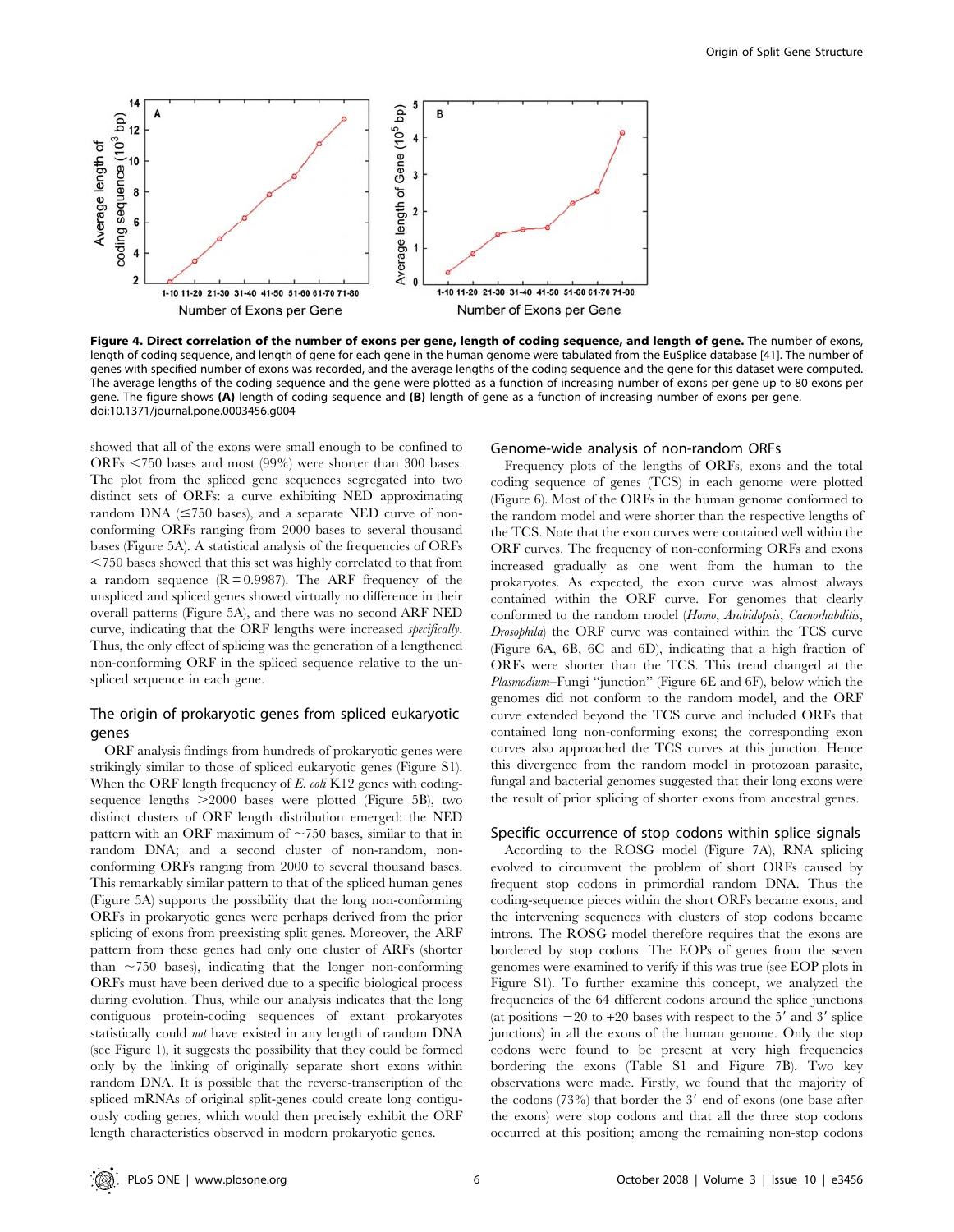

Figure 5. Specific generation of non-conforming ORFs due to exon splicing. (A) Human genes with a complete coding sequence (splicedexons) >2000 bases and a gene sequence devoid of ORFs >750 bases were selected. The ORF and ARF lengths were computed in all three RFs of each of these genes, and their combined frequencies were plotted. The frequencies of the lengths of exons from this set of genes were also plotted. Next, the exons from each gene were spliced to form its coding sequence and the frequency distribution of ORF and ARF lengths from the spliced sequences were plotted. The X-axis was broken into two parts: from 0-749 bases and from 750-10000 bases. The Y-axis scales corresponding to 0-749 bases are shown on the left, and those corresponding to 750–10000 bases are shown on the right. The frequencies corresponding to 0–749 bases were binned for every 6 consecutive ORF/ARF/exon lengths and the frequencies corresponding to 750–10000 bases were binned every 100 consecutive ORF/ARF lengths. (B) Frequency distribution of ORF lengths in prokaryotic genes. All the genes from the E. coli K12 genome, each of whose coding sequence length was at least 2000 bases, were selected. The ORF lengths in all three RFs of each of these genes were computed and their combined frequencies plotted. The ORF length frequency from the spliced sequences of the >2000 base human gene set (Figure 3A) was overlaid for comparison. The methods used for line break, binning and plotting are the same as in Figure 3A. doi:10.1371/journal.pone.0003456.g005

found, the vast majority  $(\sim 92\%)$  differed from the three stop codons TAA, TAG, and TGA only by a single base. Secondly, we found that one of the stop codons (TAG) occurred at a high frequency bordering the 5' end of the exons, and only three other codons (CAG, GAG and AAG) with a single base difference from TAG occurred at this position. The probability for any one of the three stop codons to occur at a position with respect to the splice junction (the +2 position in the donor splice signal) is practically zero,  $^{(m+n)}C_n\times(3/64)^n\times(61/64)^m$  (where *n* is the number of donor splice signals containing stop codons  $(200,091)$  and m is the number of donor splice signals with no stop codons (73,336) in the human genome (Text S1). It is even more improbable for stop codons to fortuitously occur on both ends of the exons as observed here. A plausible explanation is that since the exons were selected from ORFs, the stop-codons at exon ends originated from ORF ends within random DNA sequences. Perhaps, these stop codon containing regions later evolved as the splicing signals for supporting the splicing machinery. These observations made from 273,427 exons from the complete human genome are essentially consistent with our previous analysis, which was conducted with a very small number of about 1000 exons [30,31]. An interesting corollary to this is the fact that splice signal sequences for tRNA and rRNA genes that are not based on protein-coding sequences do not include stop codons [32,33] – further suggesting that the stop codons at the ends of coding exons may have arisen from the ORF ends in random DNA sequences.

The fact that introns are far longer than exons may be a result of the low probability of the precise combination of splicing signals in random DNA that are required for the elimination of introns. The secondary selection of genes based on the biological usefulness of their encoded proteins could be another reason for this. Our preliminary analysis indicates that, while the split coding sequences for given proteins occur at a far higher probability compared to nonsplit genes in random DNA sequences, the introns in such genes are far longer than the exons, as typically observed in human genes.

## Discussion

## Random-sequence origin of eukaryotic split coding genes

The initial analysis based on the random-sequence origin of protein-coding genes [27,30,31] with limited data provided evidence that the DNA of eukaryotic organisms may be highly random. Given that primordial DNA was long and contained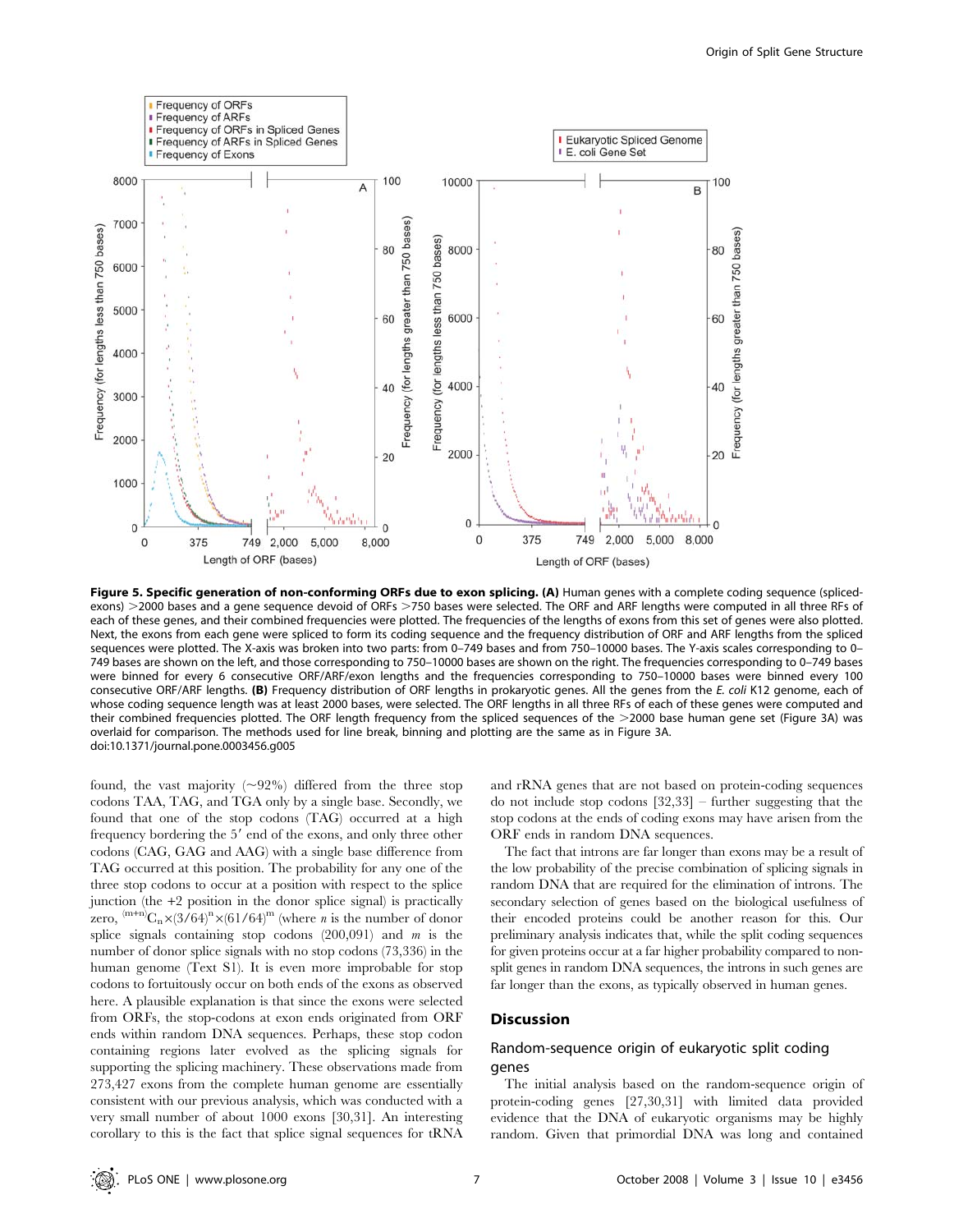

Figure 6. Frequency distributions of the lengths of ORFs, exons, and coding-sequence of genes from different genomes. The frequency distributions of the lengths of exons and the complete coding sequence of genes and the ORFs from the genomes of H. sapiens (A), A. thaliana (B), C. elegans (C), D. melanogaster (D), P. falciparum (E), and combined fungal genomes of S. pombe and S. cerevisia (F), and the lengths of the coding sequence of genes and ORFs from the combined prokaryotic genomes of E. coli K12 and S. pneumoniae R6 (G) were plotted. Frequencies of every 100 consecutive ORF lengths were binned. The frequencies of the TCSs are shown on the left Y-axis and the frequencies of the ORFs and exons are shown on the right Y-axis. In order to magnify the frequencies within the region of non-randomness, the frequencies above certain threshold values (250 and 500 respectively for left and right Y-axes) are not shown, as the frequencies of only ORFs/exons of very short lengths exhibit such large frequencies (Figure 2). doi:10.1371/journal.pone.0003456.g006

random nucleotide sequence, and the possibility that split coding genes may occur intrinsically within a random genetic sequence, this approach may explain the major characteristics underlying the split-structure of eukaryotic genes. The current study with complete genome sequences strongly corroborates this fundamental theme, and brings out novel insights concerning the randomness of the genome sequences, and the inter-relations between the intron-rich and intron-poor genomes. It shows that the vast majority of genomic sequences  $(>99\%)$  in all the genomes examined here exhibit random characteristics, and that there exists only a tiny fraction of the ORFs that do not conform to the random model. It is striking that this tiny fraction of ORFs in a genome corresponds and correlates with the fraction of all the long, non-conforming exons in each of the genomes.

Although the current results indicate that the probability of long ORFs occurring in random DNA is small, we found that the smaller genomes of the simpler organisms had a higher frequency of non-conforming ORFs and exons than the larger genomes of the more complex organisms. The study indicates that, because the ORFs and exons are highly restricted in length in a random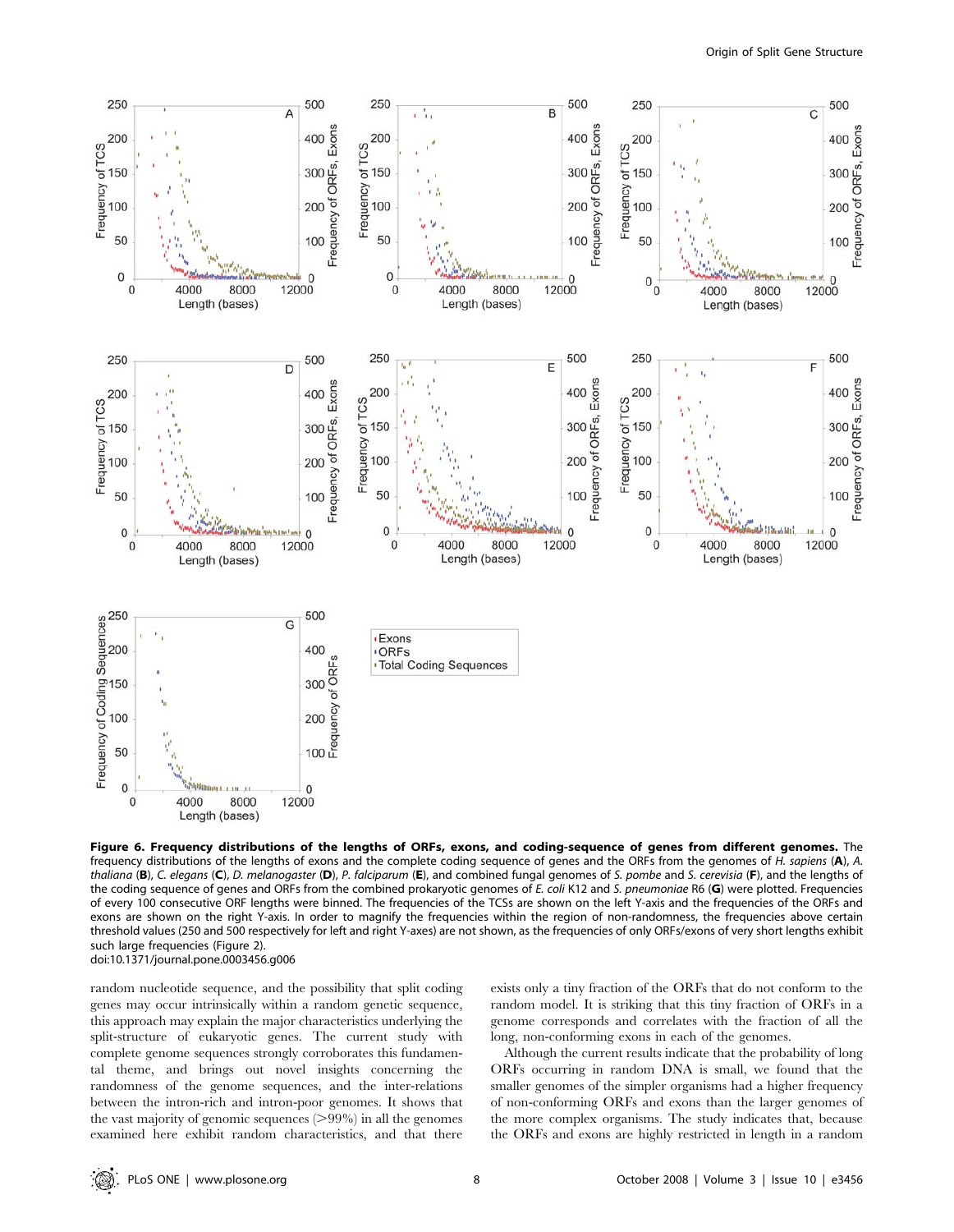A Formation of a long coding sequence by splicing many short ORFs



B Occurence of stop codons at the ends of Exons



Figure 7. The ROSG model. According to the ROSG model, mRNA splicing evolved to overcome the problem of the frequent occurrence of stop codons in primordial random DNA that severely restricted ORF lengths. (A) Stop codons occurred too frequently to allow functional proteins to be encoded in random DNA. Long contiguous coding sequences were made by the splicing together of short coding-pieces occurring within short ORFs (which became exons) and the elimination of the intervening random sequences (which became introns). (B) Consistent with this model, stop codons are present at exon borders at uniquely high frequencies. The majority of the codons that border the 3' end of exons are stop codons and all three stop-codons occur at this position (Table S1). Meanwhile one stop-codon (TAG) is predominant at the  $5'$  end.

doi:10.1371/journal.pone.0003456.g007

sequence, a long ORF could only be derived by the splicing together of these short ORFs containing the short exons. If a large genome with intron-rich genes began to lose introns, there would be a drastic reduction in the size of the genome—as approximately 95% of a gene constitutes introns in the large intron-rich genomes such as the human, the content of introns being 20–25 fold higher than that of exons. Simultaneously, such intron loss may also lead to a significant increase in the average length of the exons in the genome. The results here reflect this theme by the reduction of the genome size from the large (human) to the small (Plasmodium) genome, as their average exon length increased, and as the fraction of the non-conforming ORFs increased. Even though the variations of the fraction of non-conforming ORFs among different genomes (human to E. coli) occurred within a tiny range of less than 1%, the increase in the average length of ORFs in the different genomes correlated clearly with the corresponding increase in the average length of exons, which in turn correlated with the reduction in genome size. This result also indicates that a majority of the non-conforming ORFs in each of the genomes was accounted for by the non-conforming exons in the genome.

The present results suggest that the preexistence of long nonrandom coding sequences in random DNA is exceedingly improbable. Thus, under the ROSG model, prokaryotic genes may not have been possible to occur in a random sequence. The possible conclusion is that introns were present in the most primitive genes, the very first genes were intron-dense, and that the genes of the smaller intron-poor (eukaryotic parasites and yeast) and intronless (bacteria) genomes were derived from the intron-rich original genes by loss of introns. Our results are supported by the recent findings that introns may have been numerous before the divergence of eukaryotes and prokaryotes [2,3,5].

The current results suggest that more introns may have been lost over the course of evolution in the genomes which are presently smaller in size, and which have more non-conforming ORFs and exons (Table 1). Interestingly, among the genomes examined here, the human seems to be the closest to random (retaining most of the original introns) and the E. coli seems to be the farthest from random. It is remarkable that all the characteristics of random DNA are still essentially present in the split genes of present day intron-dense large genomes such as those in the human. The Arabidopsis (120 M bases) and Caenorhabditis (100 M bases) genomes are exceptional in that they are relatively small but have high intron densities, owing to their distinctively short introns. It is possible that their introns were originally long, and that they were perhaps shortened during evolution by yet unknown biological processes. This may perhaps mean that the prokaryotic genes may have lost all their introns. It may also mean that the introns present in microbes such as the archeabacteria are the residual remnants of the leftover introns.

The recent discovery of the possible extensive transcription of non-coding RNAs (ncRNAs) from the genome [34] supports the ROSG model. These ncRNAs occur at very high probability in random DNA (data not shown), as most of these RNAs such as the miRNAs and siRNAs are very short. Sequences such as the exonsplice enhancers (that help the removal of introns) within introns are also highly probable in random DNA. Several functional sequences could have fortuitously occurred in these originally nonfunctional sequences that were useful in the evolution of the genome and the organism. Consistent with the ROSG model, the present study may show that the original reason for the gene to be split was the stop-codon interference problem in a random sequence, and that functional sequences may have fortuitously occurred with high probability within these long non-coding introns (and intergenic sequences) subsequent to their origin in random DNA.

#### Consistent multiple evidence for the ROSG model

The current study brings out three major lines of corroborating evidence for the random-sequence origin of protein coding splitgenes. First, the very high congruence of the negative exponential distribution of ORF lengths between the intron-rich genomes (e.g., human) and the random DNA sequence ( $>99.97\%$ ,  $R = 0.9986$ ). Second, the upper limit for the length of exons in intron-rich genomes (that codes for  $\sim$  200 amino acid long protein) was found to be the same as the longest coding sequence in random sequence. Third, the distribution of actual exon lengths in intronrich genomes is congruent with and falls below the distribution of the lengths of random ORFs. The average exon length from the intron-rich genomes is about 170 bases whereas that expected from random ORF lengths is 60 bases. This may indicate that there has been a selection for longer exons within the allowed maximum ORF length of 600 bases for optimizing the frequency of suitable exon lengths. Fourth, the very small fraction of the nonconforming exons  $\left( \langle 2\% \rangle \right)$  in intron-rich genomes (e.g., human) are contained within the extremely small fraction of the nonconforming ORFs (0.03%), and a majority of the non-conforming ORFs are filled with non-conforming exons. This phenomenon is observed in every genome examined, even where the fraction of the non-conforming exons increases. Thus the current study may provide mathematical evidence that the long non-conforming ORFs and exons in smaller genomes were derived by splicing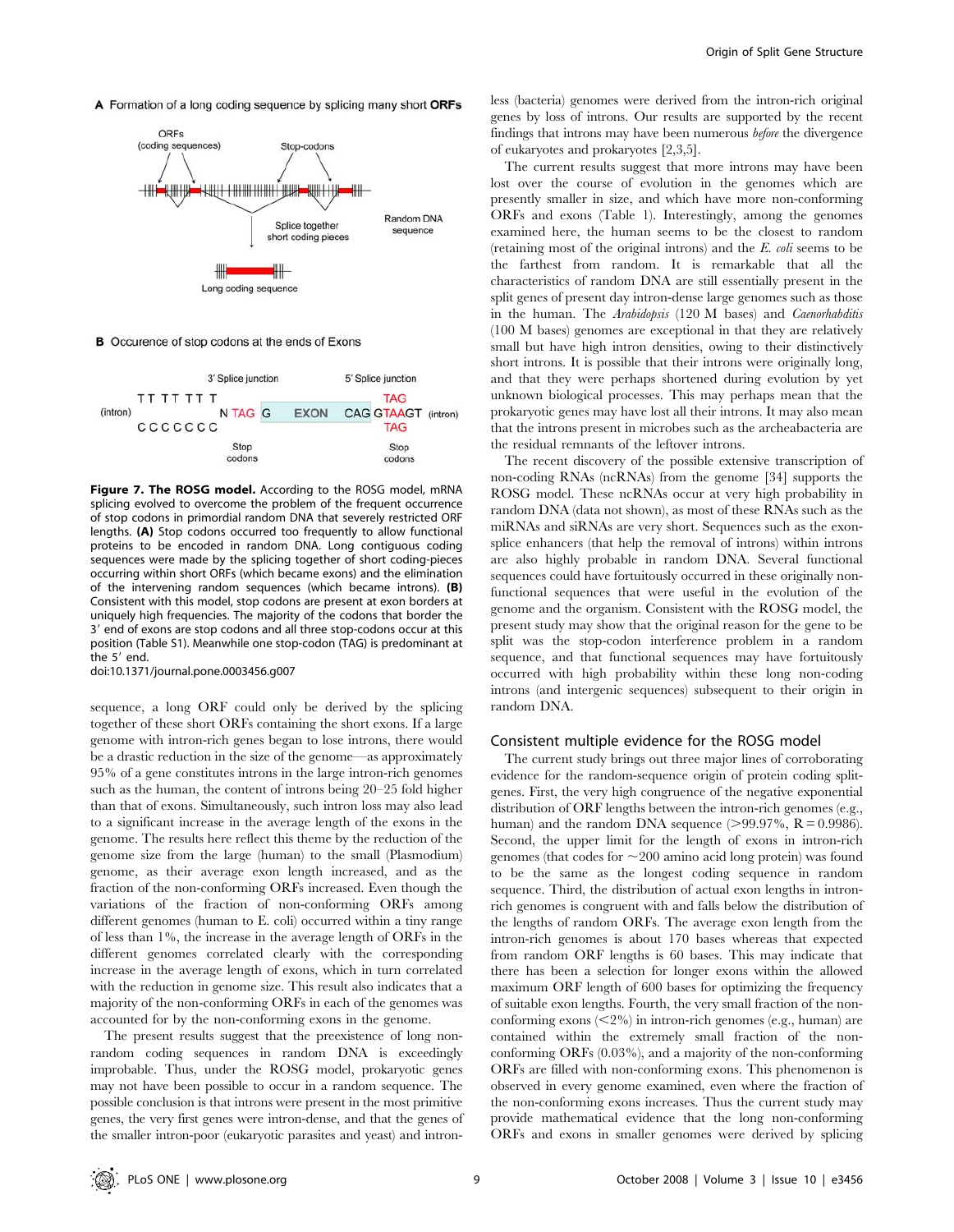short exons from the pre-existing intron-rich genes of larger genomes. The fifth evidence is that the stop-codons that ought to mark out introns do in fact mark them out. The long-observed presence of GURA and YAG at the intron ends has been taken for granted that they ought to be the integral parts of splice junctions, without asking the fundamental question as to why the stop codons that comprise them got to be there in the first place. The current work provides a reasonable mechanism for their origin from the random sequences.

#### Origin of the spliceosomal machinery for splicing short ORFs

The ROSG model proposes that protein-coding sequences simply occurred intrinsically in random DNA sequences in a split form that led to the evolution of split-genes for particular proteins. Our other recent research has shown that all of the authentic structures of complex split genes occur intrinsically within random genetic sequences such that an abundant number of split genes were found in a small amount of random DNA (A. Bhasi, B. Balan, B. Kumar and P. Senapathy, Unpublished). Furthermore, numerous split coding genes for complex protein sequences were found to exist intrinsically in random genetic sequences because of the high variability of the amino acid sequences in proteins and the high degeneracy of the codons in coding sequences (P. Senapathy, Unpublished) [36]. If this is the case, a vast number of split genes, each coding for a unique complex protein, could occur indigenously in random genetic sequences. This may enable the trial of different permutations and combinations of genes for various biological structures and functions, and thus pave the way for the evolution of biological systems and possibly complete genomes [36].

Essentially, the ROSG model suggests that split-genes for complex proteins were available in a relatively small amount of random genetic sequences, and these genes could assemble in various combinations to evolve genomes [36]. For example, many complex proteins must have been required for the cellular processes, such as the ribosome or the spliceosome, to have come into existence. These proteins must have been present all at once, or there would have been no meaningful structure of the ribosome or the spliceosome. Recent research shows that almost all of the 110 proteins that constitute the spliceosome must have been present in the eukaryotic ancestor [35]. There has been no organism including the microbes that has any simpler version of the spliceosome. In essence, when the spliceosome came into existence in the first living cell, it must have been as complex as that is found in modern living cells. The ROSG model suggests that this was possible because complete split-genes coding for numerous complex proteins may have simultaneously occurred indigenously in random genetic sequences, from which the correct combination of genes for a particular structure such as the spliceosome was highly probable to be assembled and evolved.

The present findings may suggest a plausible basis for the origin of spliceosomal introns. They indicate that introns may have been the random sequences that needed to be eliminated in order for the coding sequence pieces available within unconnected short ORFs in random DNA to be joined. The spliceosomal machinery may have ultimately evolved to accomplish the ejection of the unneeded introns. The facts that introns rarely exhibit biological function and that the spliceosome functions only to eliminate introns support this interpretation. The results may thus corroborate the ROSG model that the occurrence of the essentially non-coding and useless intron sequences within genes was necessitated due to their origin from random genetic sequences, and that a machinery was required for removing the genetic waste. The results may also suggest that the spliceosomal

machinery may have possibly originated within the earliest living cells, which required long functional proteins to be produced from the original genome that contained intron rich split-genes. The recent findings that almost all of the proteins that constitute the modern spliceosome may have been present in the eukaryotic ancestor [35] corroborate the ROSG model's suggestion that the spliceosome necessarily originated within the first eukaryotic cells. The results here may thus explain why introns are essentially nonfunctional, why they are ubiquitous in eukaryotic genes, why they should have co-originated with the earliest nascent eukaryotic genes, and why they are dispensed off at the expense of the large and complex spliceosomal machinery.

These interesting possibilities are supported by the recent studies of phylogenetic intron distributions, showing that the large intron-dense genomes may have been structurally closer to that of the eukaryotic ancestor [1–3]. More recently, several entirely different approaches, based on the comparative genomics of gene content, protein content, protein domain content and the organization of protein domains, have been undertaken for determining the root of the evolutionary tree. These studies have pointed to the intriguing possibility that the genome of the last universal common ancestor (LUCA) of life may have had a complex, eukaryotic-like, gene-rich, sophisticated, and relatively modern organization [37–40]. However, these studies have not addressed the fundamental questions: How, when and wherefrom did the genes of the earliest eukaryotic ancestor originate? What was the source and mechanism of the origin of the complex structures of split-genes in the eukaryotic ancestor? The present results based on the ROSG concept may provide credible answers to these questions.

In conclusion, the results show that the spliceosomal genes may have originated indigenously in primordial random genetic sequences, which may explain the origin of both the intervening sequences and the split structure of the original protein-coding genes. This study may provide a reasonable explanation for why the introns are non-coding and non-functional, and why the original genes may have been rich in introns. It also suggests that the large, intron-rich genes containing short exons were perhaps closer to the original genes present in the eukaryotic ancestor, and that the shorter, intron-sparse genes containing relatively longer exons may have been derived by successive loss of introns. This study thus shows the possibility that the genome of the very first living cell may have prebiotically originated from complex splitgenes occurring in primordial random genetic sequences explaining why the LUCA must have been a eukaryote with a complex genome.

## Methods

## Datasets

Reference sequence assemblies of different organisms were downloaded (Jan 2006) from NCBI (ftp://ftp.ncbi.nih.gov/ genomes/) in FASTA and GBK formats. All gaps within genome sequences were removed as a preliminary step.

## Generation of ORF and ARF frequencies from the genome and random sequences

Only continuous sequences were extracted from genomes. For each reading frame, the lengths of successive ORFs were computed by counting the number of bases between successive stop codons (TAG, TGA, TAA). This was done in all the 6 frames (3 in each strand). The frequencies of these lengths were plotted as a scatter graph and compared with those from a random sequence. The random sequences were generated by a random base